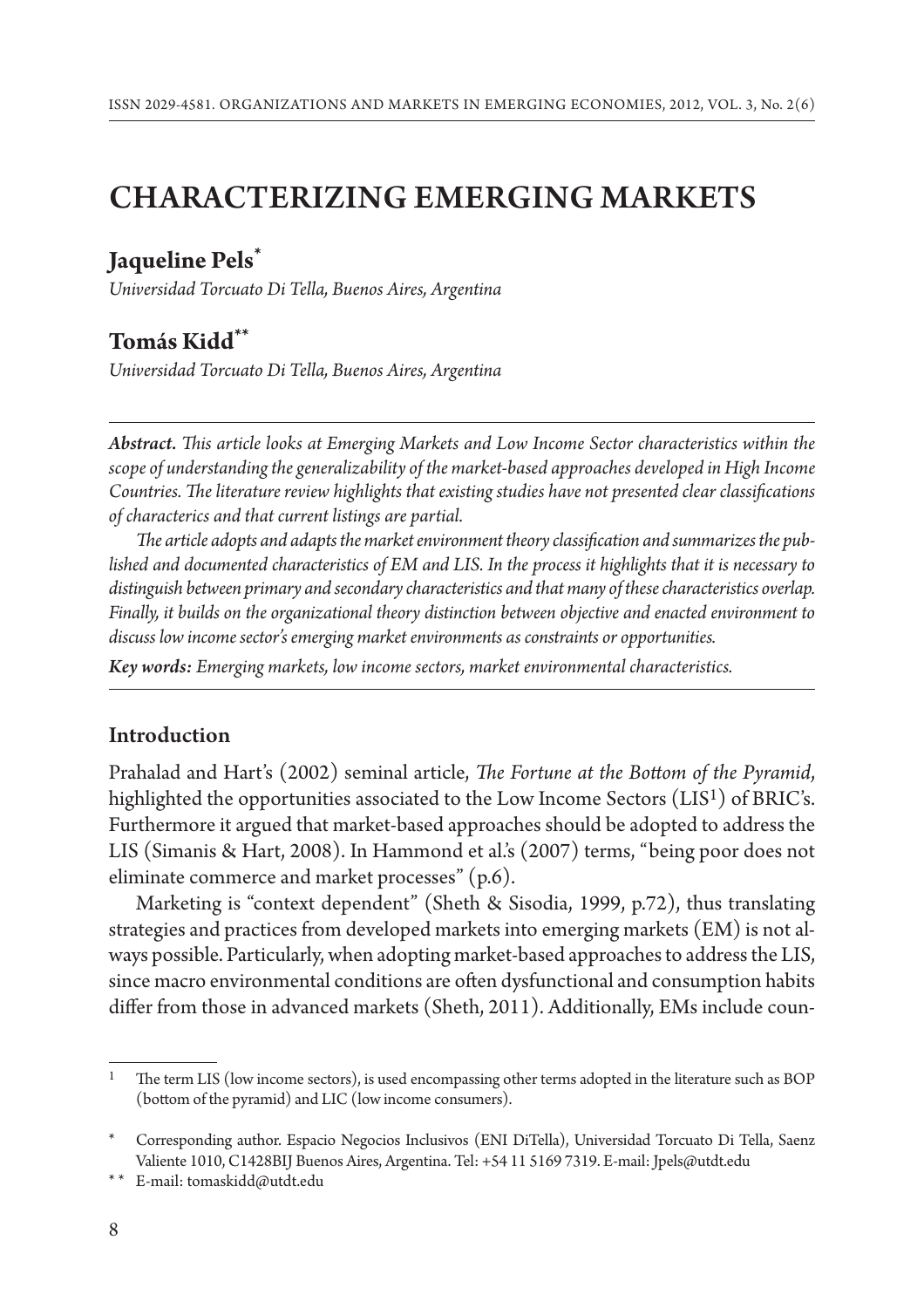tries as diverse as Peru, India, China, and Ghana, just to mention a few. These countries not only show heterogeneity in different aspects of the market constitution but also the four billion people that constitute the LIS are not a "monolith" (Prahalad 2010, p.6). As Portocarrero and Delgado (2010) highlight, LIS living in remote regions in the Andean Plateau differ from those in the thick Amazonian rainforest or those living in densely populated neighborhoods located around urban areas. Thus, understanding the EM environmental characteristics is relevant because it allows scholars to assess the "generalizability of marketing theories and the extent to which they are bounded by the institutional context of HIC2" (Burgess & Steenkamp, 2006, p. 341).

The literature review shows that complete characterizations are missing (Burgess  $\&$ Steenkamp, 2006; Gradl et al., 2008; Márquez et al., 2010; Sheth, 2011) and that it is necessary to transcend the prevailing beliefs and stereotypes surrounding the emerging markets (Sheth, 2011). In short, it is necessary for the future of marketing science and practice to conduct more research in the so-called emerging markets (Burgess & Steenkamp, 2006). This paper aims at addressing this gap.

McInnis (2011) adopts the astronaut analogy, "whose view from the spaceship allows him or her step back from the mountains, deserts, cities, and seas to see Earth in its entirety" (p.144), to exemplify a particular type of conceptual contribution, labeled summarizing. This paper will summarize the LIS and EM environmental characteristics. The paper adopts the market environment theory as it provides an overall categorization that can be used as a framework to characterize the EM and the LIS.

The remainder of this article is organized as follows. First, the market environment and EM literature is reviewed to suggest an overall framework. Next, the EM characteristics are presented and discussed. The paper closes with the future research and managerial and academic implications sections.

#### An overall framework to characterize the emerging market and the low income sector

This section reviews the market environment literature to suggest an overall framework to portray the EM-LIS. The discussion of the environment-organization relationship is not restricted to the field of marketing. Moreover, organizational theorists and strategic management scholars have had a leading role in documenting the importance of the environment. The 60's highlighted the importance of the environment (Dill, 1958; Thompson, 1967), the 70's looked at the determinants of the environment (Duncan, 1972; Pfeffer & Salancik, 1978) and the 80's tried to answer the question of whether an external objective environment existed (Bourgeois, 1980; Weick & Daft, 1983; Smircich & Stubbart, 1985; Mintzberg, 1987).

Duncan (1972) defined the environment as "the totality of physical and social factors that are taken directly into consideration in the decision-making behavior of indi-

High income countries (HIC)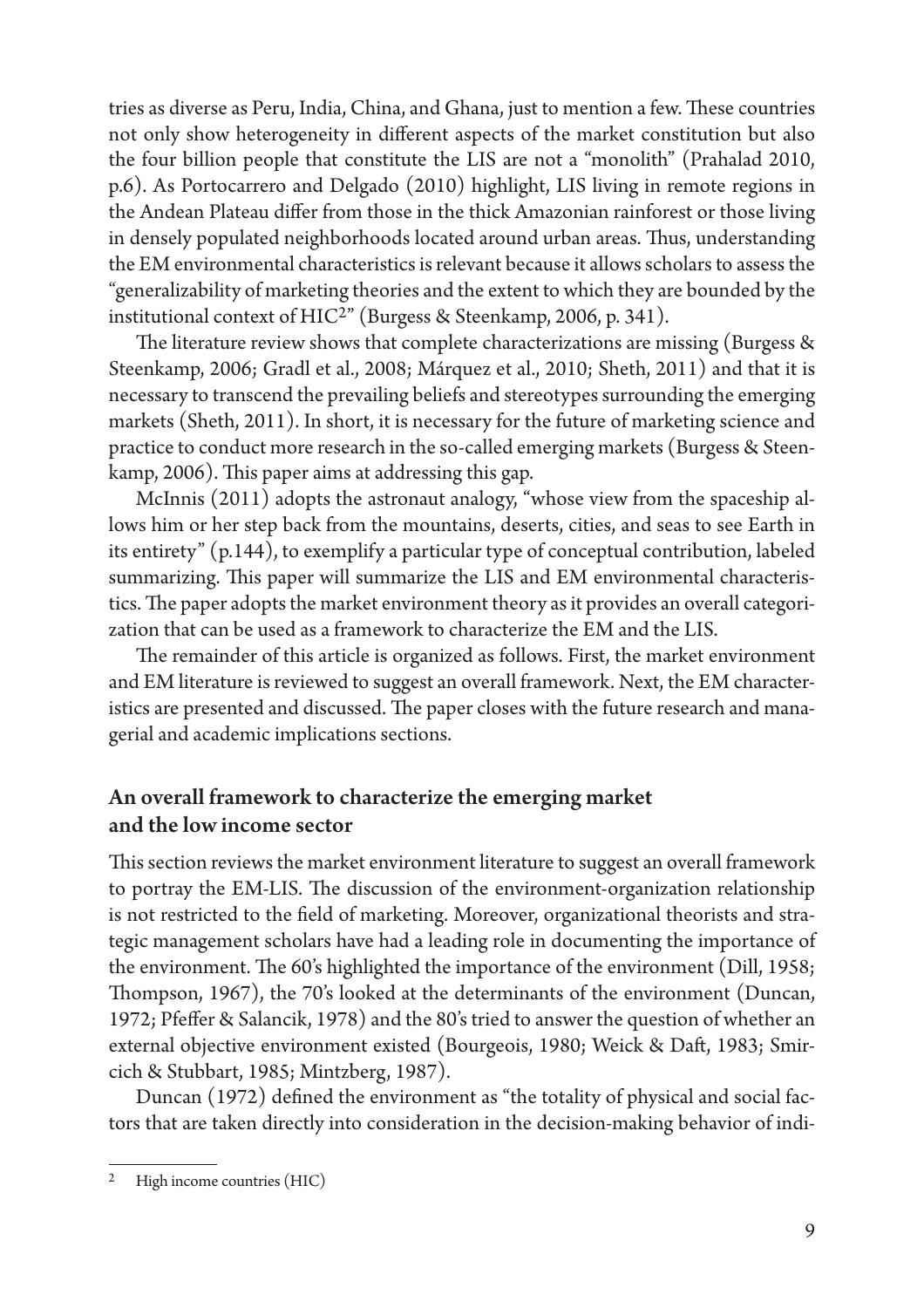viduals in the organization" (p.314). He distinguished between internal and external environment; the *internal environment* consists of "those relevant physical and social factors within the boundaries of the organization or specific decision unit that are taken directly into consideration in the decision-making behavior of individuals in that system", whilst the *external environment* is "the relevant physical and social factors outside the boundaries of the organization or specific decision units that are taken directly into consideration"  $(p.314)$ . The external environment has been decomposed in two layers that have distinct influence on policy-makers: the task environment and the general environment (Dill, 1958).

This classification of the dimensions of the external environment has been adopted in the marketing literature. Thorelli (1995), building on organizational ecology theory, describes the environment as a continuum that starts with the *extra-environment* identi fied as those areas of the total environment that are negligible or have zero relevance to the organization, the *macro-environment* that includes such factors as the general social, economic, political and technological climate in which the organization finds itself operating, the *task environment* seen as that part of the total setting within which the organization is transacting and competing, the *auto-setting* sees the broader organization of which the unit under study is a semi-autonomous part and, finally, the proper *organization*. The paper focuses on the task and general<sup>3</sup> environment. Their differences and categorization are discussed below.

The **task environment** (Thompson,  $1967$ ) is the part of the total setting with which the organization is transacting and in which it is competing, specifically: *consumers* (end-users), *suppliers* (material, labor, capital, equipment and workspace), *competitors* (markets and resources) and *distributors*.

The **general environment** (Hatch & Cunliffe, 2006) is divided into different sectors: *social sector* (class structure, demographics, mobility patterns, life styles, social movements, amongst others), *cultural sector* (history, traditions, normative expectations for behavior, beliefs and values), *legal sector* (legal practices, laws, etc.), *political sector* (distribution and concentration of power, nature of political system), *economic sector* (labor, financial and goods/services markets, private vs. public, fiscal policies, consumption habits, banking system, etc.), *technology sector* (knowledge and information, scientific developments and applications, etc.), and *physical sector* (natural resources, effects of nature).

When this categorization is applied to EM-LIS, the *physical infrastructure* aspects need to be added. Whilst the physical variable (Hatch & Cunliffe, 2006) refers exclusively to natural influences, the physical infrastructure variable refers to the roads, logistics, transportation, electricity, running water, etc. (Gradl et al., 2008; Sheth, 2011). Additionally, in order to hold a clear dialogue with the EM literature, the terms used by the EM authors to describe general environment are adopted:

 $3$  The term general environment is used to be synonymous with macro environment (Thorelli, 1995) or external environment (Kotler & Armstrong, 2006)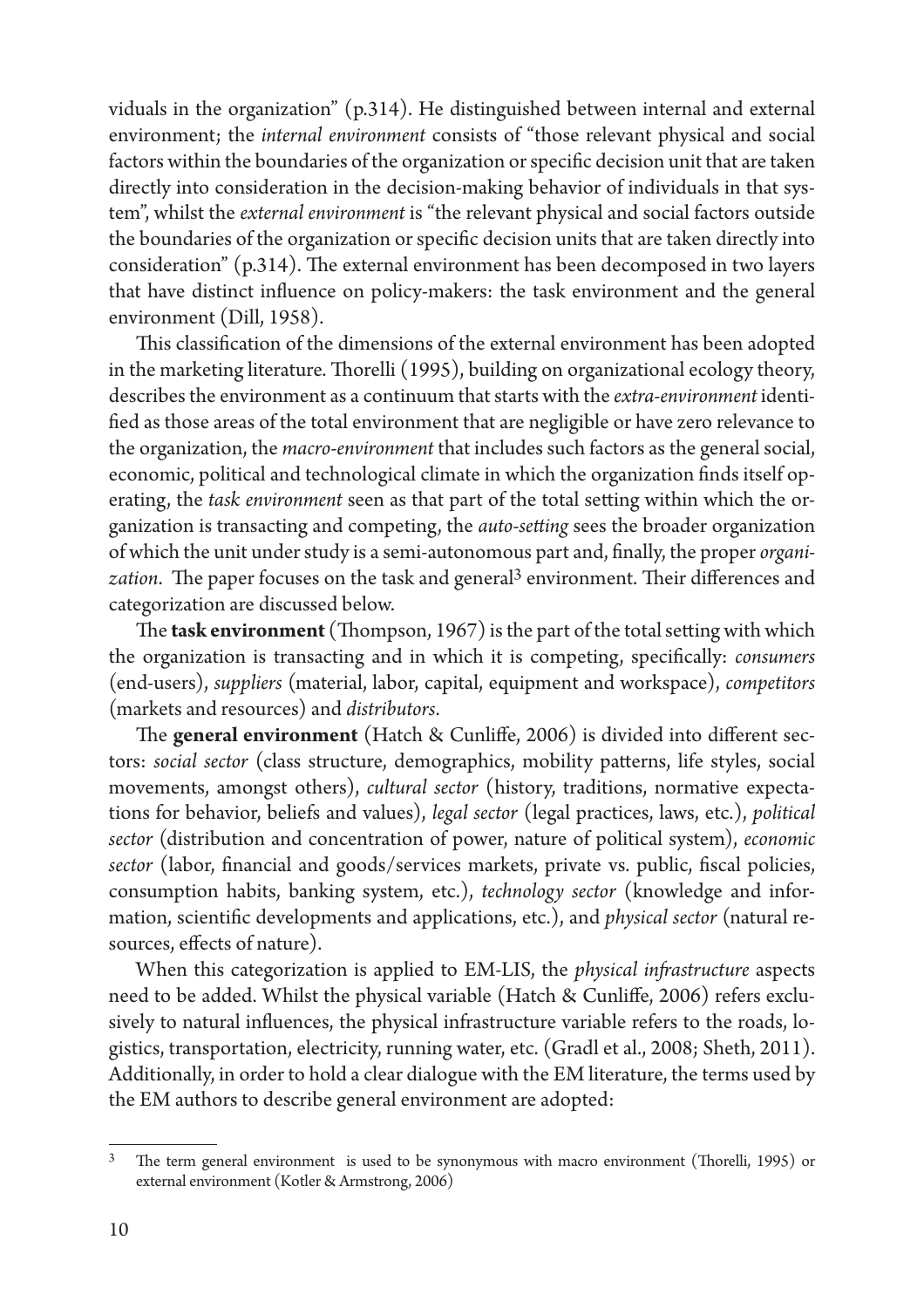- Culture system (rather than culture), defined as the "culturally supported beliefs, attitudes, habits, norms and behaviors" (Burgess & Steenkamp, 2006, p. 341). Cultural value priorities underlie most aspects of everyday life and relate to generalized beliefs people hold about themselves, their social and physical environment, and the spiritual world (Bond et al., 2004).
- Socio-political governance (rather than political), defined as the sociopolitical characteristics that appear due to the influence of diverse socio-political institutions (Sheth,  $2011$ ).
- Socio-economic system (rather than economic), defined as "macroeconomic and demographic characteristics, levels of within country diversity and dynamics caused by rapid social, political, and economic change." (Burgess & Steenkamp, 2006, p. 341).
- Regulatory system (rather than legal), defined as "the capacity to establish formal rules, inspect society member's conformity to them, and if necessary, impose sanctions. It includes the presence and efficacy of regulatory intuitions and the associated legal system that exist to ensure stability, order and continuity of societies." (Burgess & Steenkamp, 2006, p. 342).
- Physical infrastructure (rather than physical as natural), defined as the infrastructural characteristics that provide communication, transportation, data transfer and provision of utilities (Gradl et al., 2008).

Figure 1 presents a visual synthesis of the task and general environment categorization.



Adapted from Hatch and Cunliffe, 2006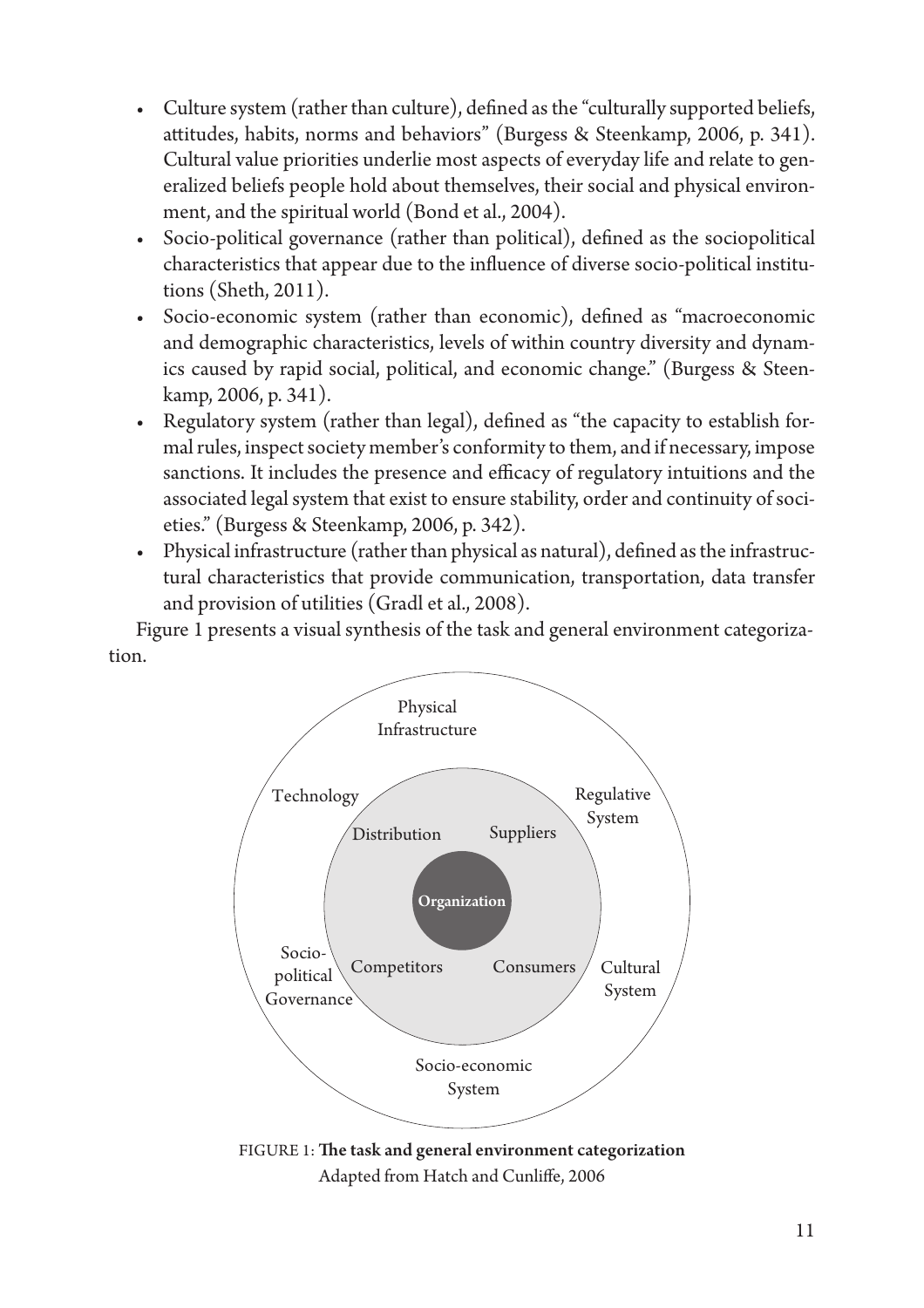#### Characteristics of the Emerging market and Low Income Sector

The World Trade Organization, the United Nations and the World Bank classify countries based on diverse criteria (human development index, gross national income per capita, etc.). Country classifications under these diverse criteria have a high degree of overlapping (Burgess & Steenkamp, 2006); however, these institutions do not provide in-depth descriptions of the EM characteristics.

This section reviews the descriptions and characterizations suggested by Frankel and Rose (1995); Barros and Lee (2000); Olson (2000); London and Hart (2004); Prahalad (2004); Burgess and Steenkamp (2006); Beck et al. (2006); Yunus (2007); Hammond et al. (2007); Hart (2008); Kandachar and Halme (2008); UNDP (2008); Gradl et al. (2008); Bruni Celli et al. (2010); Márquez et al. (2010); Portocarrero and Delgado (2010); Reficco and Berger (2010); Prahalad (2010); Gomez Samper et al.  $(2010)$ ; Karnani  $(2011)$ ; and Sheth  $(2011)$ . "The goal of summarization is to take stock of, digesting, recapping, and reducing what is known to a manageable set of key takeaways. […] Papers with the goal of summarization are commonly labeled review papers or critical syntheses" (McInnis, 2011, p. 144).

Before presenting the EM-LIS characteristics it is necessary to make some clarifications. First, aspects listed are relevant characteristics that need to be taken into consideration when carrying out market based approaches in emerging markets; yet it is necessary to clarify there is a huge variance between countries. Second, the criterion adopted to classify each characteristic has been to follow most habitual categorization of a given aspect. Third, many of these aspects are interrelated; this point is further discussed in the next section. Fourth, a distinction has been made between primary and secondary characteristics; this distinction will be further discussed in the next section. The listing only includes primary characteristics. Finally, as any criterion, it always implies a certain degree of arbitrariness; our focus is to provide a simple but thorough listing. The characteristics are presented and discussed next and reproduced in a table format in Appendix I.

#### *General Environment*

#### *Regulative system*

- Legislation is missing or not enforced
- Moderate scores for shareholder rights and creditor rights
- Risk of appropriation or contract repudiation
- Poor judicial system efficiency
- Relevant red tape for all kind of business related procedures
- Different levels of corruption
- Existence of informal business links with organizations and people as well as informal labor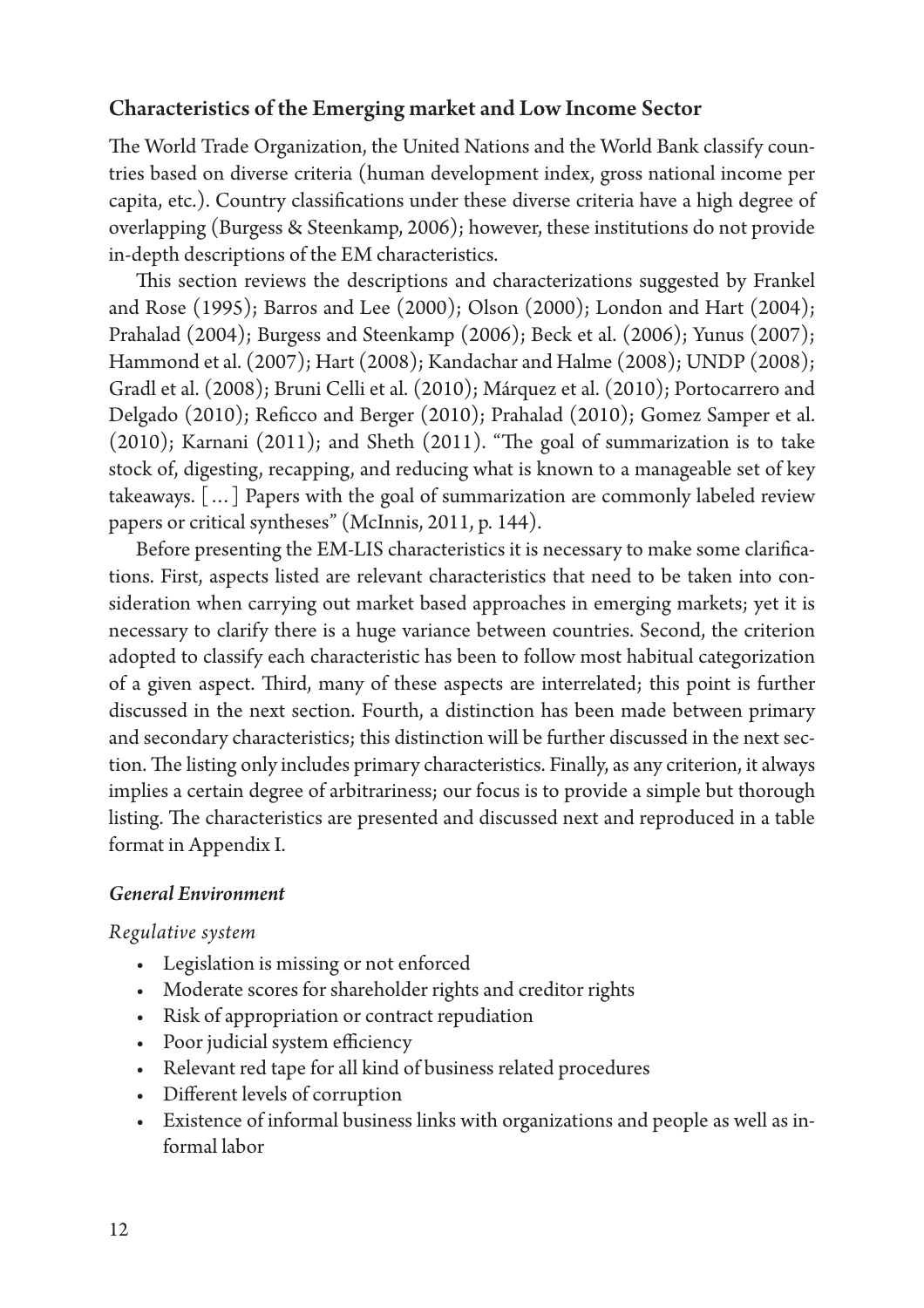#### Socioeconomic system

- Demographic:
	- $\leftarrow$  Large family size
	- Youth of EM populations
	- Geographically disperse
- Diversity:
	- Extreme socioeconomic variation within EM populations
	- Different types of poverty
	- Urban LIS different from Rural LIS
	- Unemployment
	- Gender and race discrimination
- Crowdedness
- Everyday violence
- Hyper-inflation, inflation, default
- Basic banking functions

#### Socio-political governance

- Socio-political institutions have enormous influence
- Markets governed by institutions and less by competition
- Numerous government-owned and -operated enterprises with monopolistic powers
- · Dynamics, rapid socio-political change
- Political barriers

#### Infrastructure

- Poor or inadequate infrastructure: physical roads, logistics, storage
- Poor or unstable provision of electricity, running water, gas
- Poor or inadequate educational and health services
- Poor infrastructure to cope with natural events

## Technology

- Lack of communication, information, and transaction technologies
- Lack of data transfer networks

#### Cultural system

- Cultural embeddedness and hierarchy
- Maintenance of the status quo and discouraged behaviors that disrupt in-group solidarity
- Autocratic decision making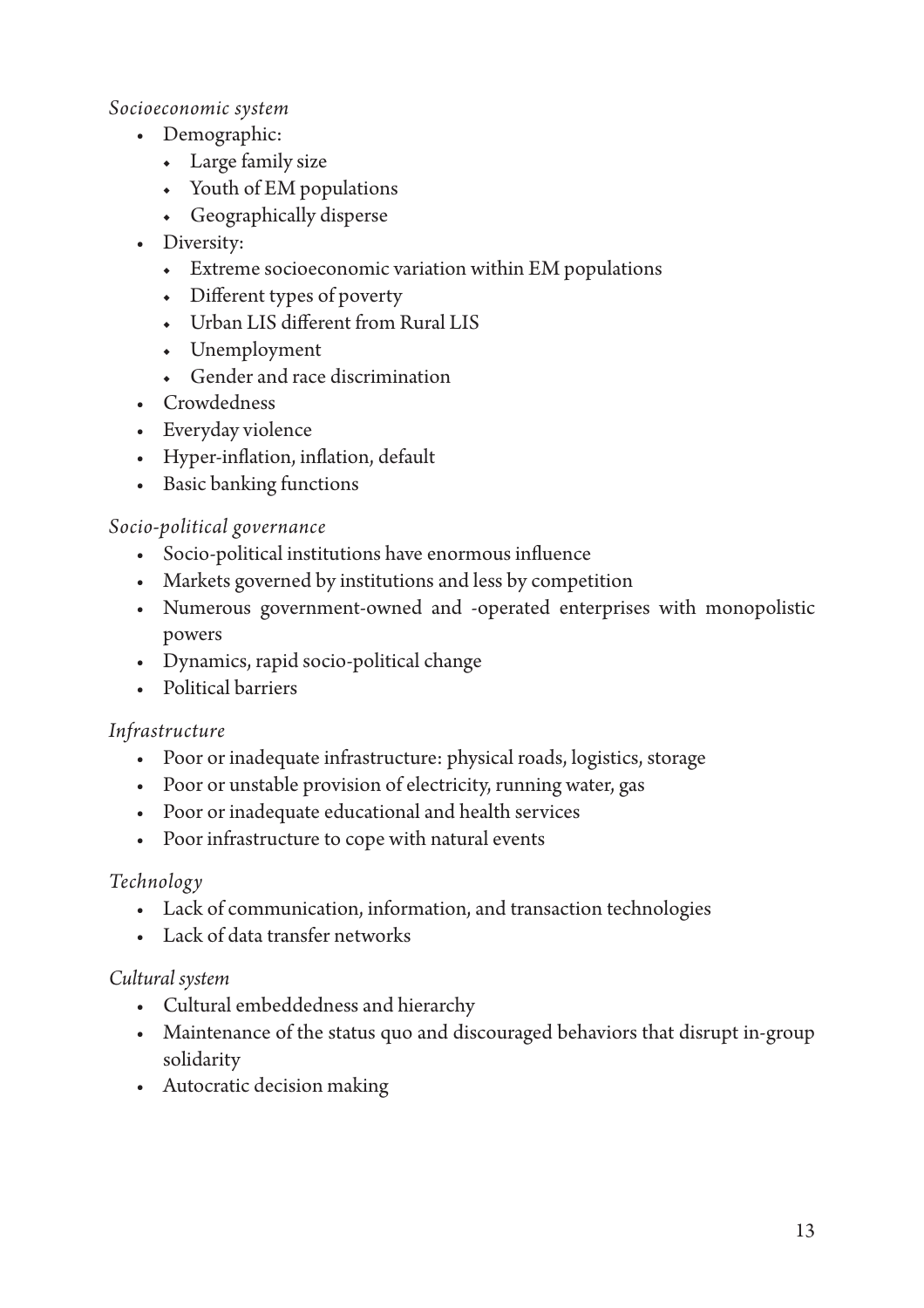#### *Task Environment variables*

*Consumer*

- Knowledge and skills
	- ◆ School dropout and low child enrolment
	- ◆ Illiteracy
	- $\bullet$  Low formal education
	- $\bullet$  Low technical skills
	- ◆ Low product knowledge
- Income
	- $\bullet$  Low income<sup>4</sup>
	- ◆ No consistent income
	- Lack of access to financial products and services.
	- No commercial insurance
- Household
	- ◆ Lack of storing space
	- $\leftarrow$  Informal settlements

# *Suppliers/producers*

- Chronic shortage of resources in production
- Lack of managerial capabilities by local community groups

# *Distribution*

- Traditional mom and pop stores
- Inefficient distribution networks, especially in rural areas
- Lack of market intermediaries to consolidate or distribute information
- Patronage of retail outlets

## *Competitors*

- Consumption of unbranded products and services
- Mostly small enterprises
- Household as production unit: availability of labor at home: women and children
- Many branded products and services are not available in rural markets
- Prevalence of used products as direct competitors
- Prevalence of barter exchange or reciprocal offerings.

# Discussion of the emerging market and low income sector characteristics

This section discusses three points considering the previous characterization: interrelatedness or overlapping of characteristics, primary vs. secondary characteristics and

The World Bank (PovcalNet World Bank http://iresearch.worldbank.org/PovcalNet/index.htm?1#) identifies the  $$1,25/day$  poverty level (extreme poverty), Prahalad (2004) adopts the  $$2/day$  poverty level (bottom of the pyramid, BoP) and Karnani (2011) also identifies a  $\frac{8}{4}$ day cut point.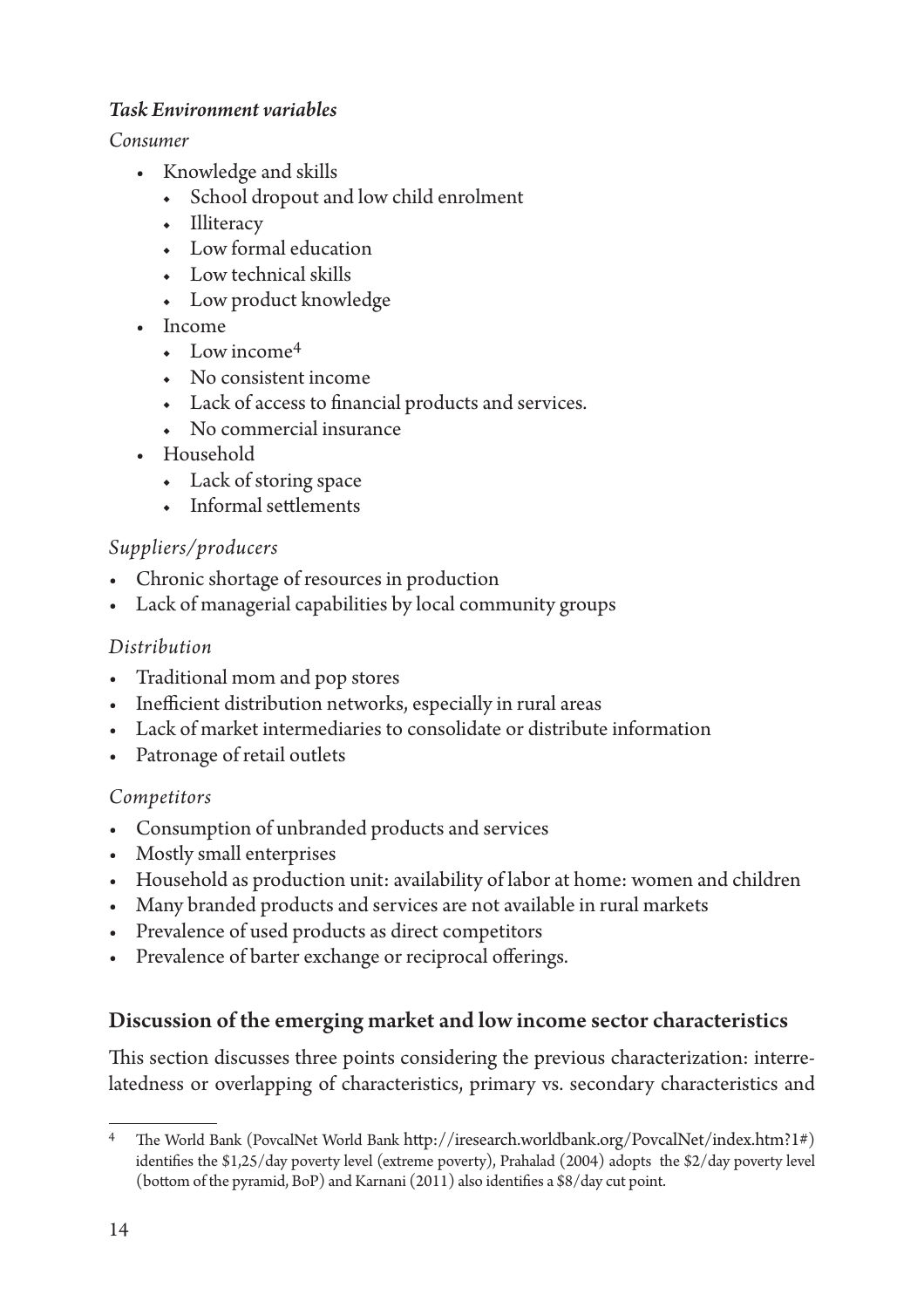objective vs. subjective environment. Discussing these three aspects is relevant because it provides a clearer picture of the complexity in the EM-LIS environment.

## *Interrelatedness or overlapping of characteristics*

Although organization theorists separate the general environment into clear and distinct dimensions, the influences of each aspect overlap (Hatch & Cunliffe, 2006). This interdependence is even more intertwined in EM involving aspects of both the general environment and the task environment (see Figure 2). In this sense, there can be three types of *overlapping*: between aspects of the general environment, between aspects of the task environment, or between aspects of both environments. A couple of examples are provided to help visualize this interrelatedness:

- General-General: corruption is related to missing or unenforced legislation. Geographically disperse population is related to lack of physical infrastructure (roads, communications, etc.).
- Task-Task: prevalence of barter exchange is related to absence of consistent income. Prevalence of unbranded products is related to low income.
- General-Task: poor or inadequate infrastructure is related to inefficient distribution networks. Unemployment is related to production of homemade products.



FIGURE 2: Overlapping variables in the general environment of EM-LIS Adapted from Hatch and Cunliffe, 2006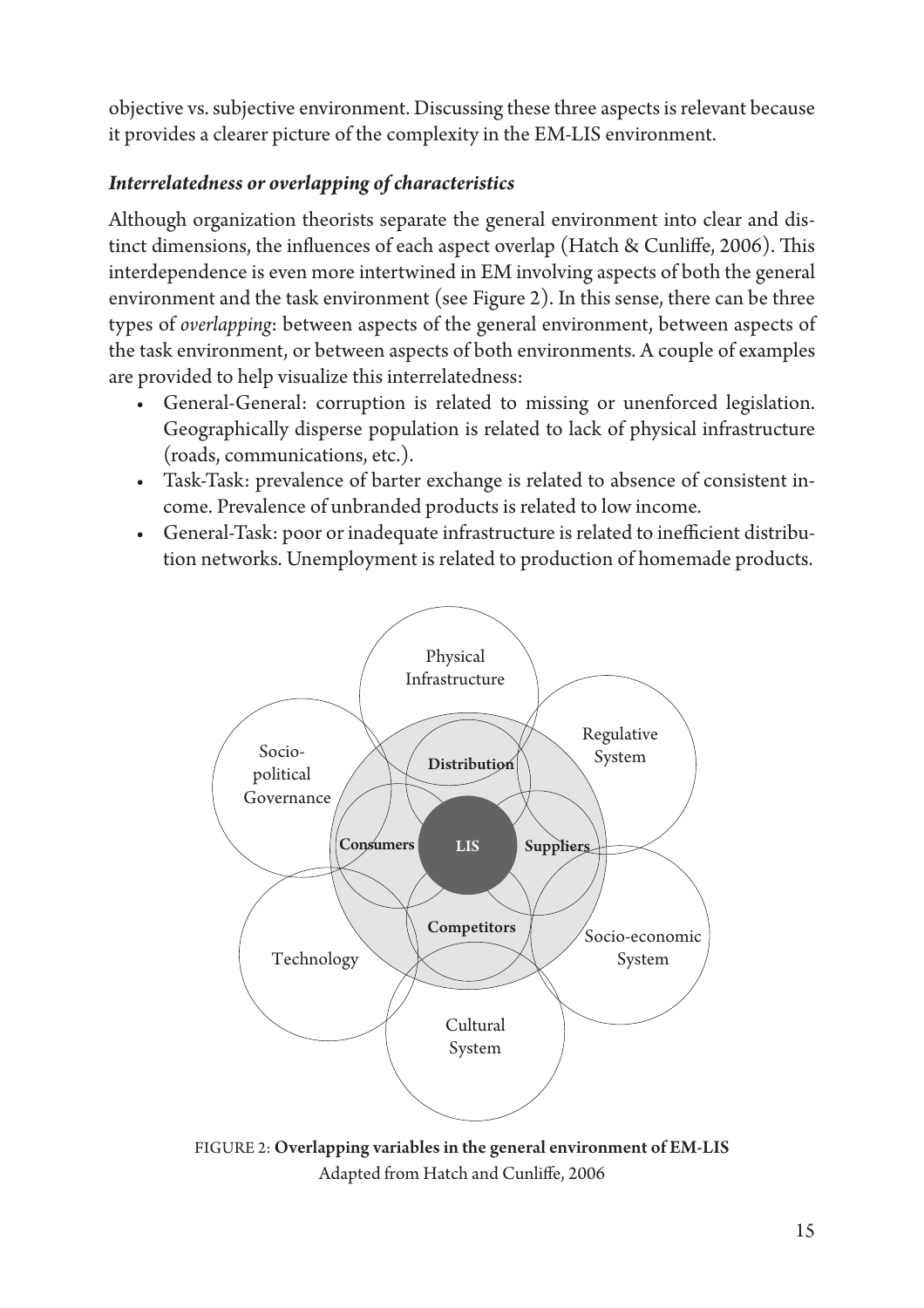#### *Differentiating primary from secondary characteristics*

As in any new area of study, initial works often describe the most outstanding characteristic. It is only in later works that distinctions between causes and consequences can be made. Some examples are presented below.

- Social exclusion defined as a process whereby individuals and groups are denied access to opportunities (Márquez et al., 2010), is best considered a consequence from diverse primary characteristics such as poor legislation, unemployment, low formal education, etc.
- Malnutrition (Karnani, 2011) is an outcome from characteristics such as low income, low product knowledge, poor health services, etc.
- Preference for small package sizes and frequent shopping (Burgess & Steenkamp, 2006), is an effect from variable income, lack of storing space, poor or unstable provision of electricity, etc.
- Unfulfilled basic needs (Kandachar & Halme, 2008), is a result from low income, unemployment, poor educational and health services, etc.

#### **The Objective Environment vs. the Subjective Environment**

As stated above, organizational theorists and strategic management scholars tried to answer the question of whether an external objective environment existed. Two approaches have been identified: objective environment and subjective environment. Scholars on which this paper has based its literature review have studied and characterized emerging market environment implicitly adopting one of these two approaches.

For example, Karnani (2011) looks at low technical skills, illiteracy and diseconomies of scale and concludes that microcredit and entrepreneurial initiatives from the LIS fail and that "employment is the solution" (Karnani, 2011, p.145). Burgess and Steenkamp (2006) look at institutional context and conclude that the absence of conditions in the institutional context enables markets to function efficiently. These scholars advocate *environmental determinism*. They imply that an objective environment exists; i.e., they see the environment as external and given, and believe that organizations need to adapt to contingent realities in order to survive (Grönroos, 1991; Sheth & Shah, 2003; Sharma & Pillai, 2003). The underlying assumption is that if a firm were culture-free and perfect information were possible then the organization could scan the relevant factors in the task and general environment and achieve (through changes in organizational structure and/or strategy) an optimal fit.

Alternatively, Prahalad (2004) recognizes the LIS fragile income condition yet concludes that the BOP, when considered from an aggregated point of view, represents a 'fortune'. Yunus (2007) looks at the LIS's lack of physical guarantees yet contemplates the LIS's social capital and collective responsibility as an alternative. Yunus (2010) also looks at low product knowledge yet concludes that LIS are able to consume consciously. These scholars advocate the *enacted environment approach*. They imply that a subjective environment exists; i.e., they see the environment as social construction (Berger &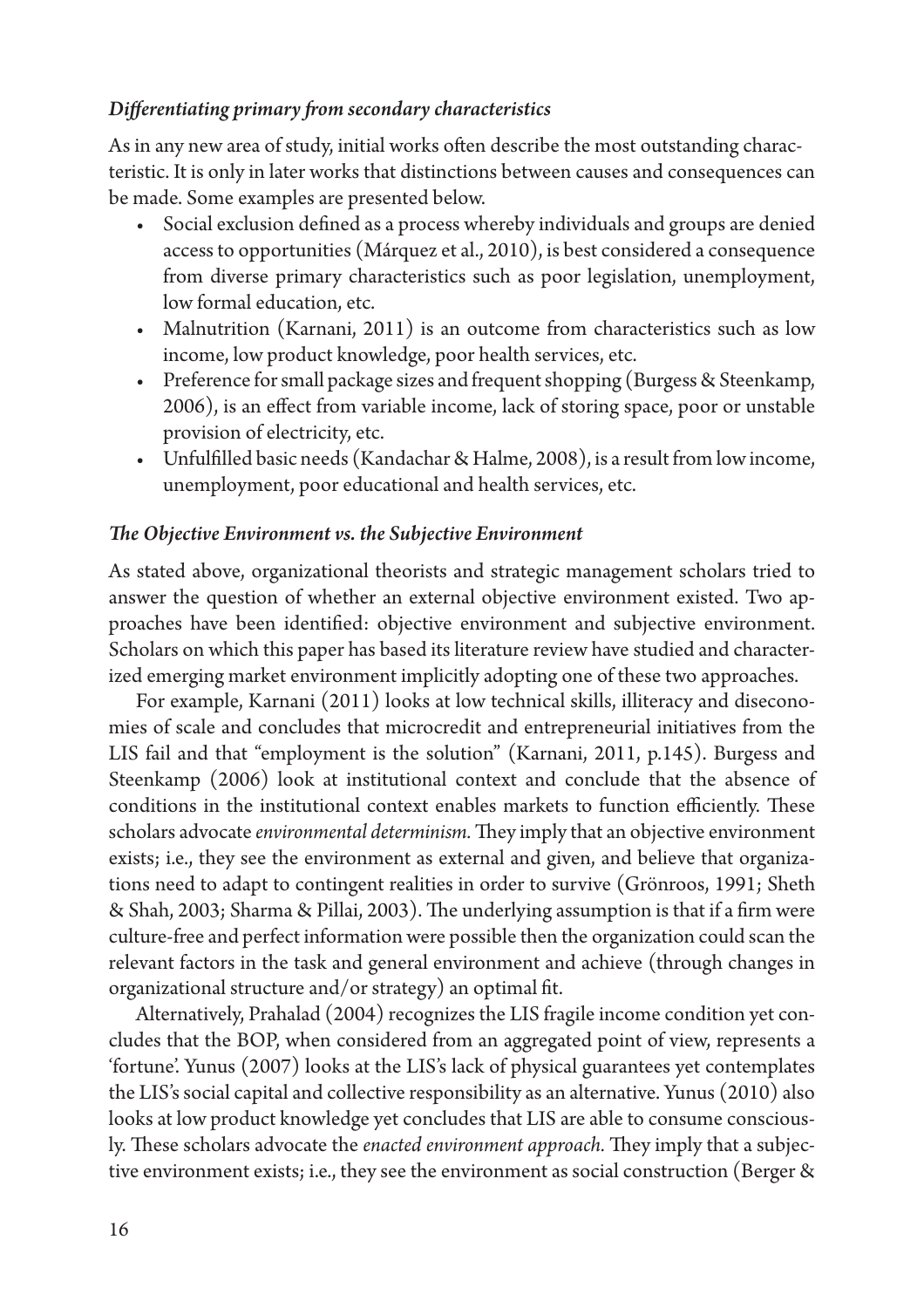Luckmann, 1967), allowing for creativity. The underlying assumption is that different environmental enactments result from various social constructions and images of the environment. In this way, the general environment is the infinite set of possible combinations an organization could envision, while the enacted environment is the combination of physical and social factors a given firm is actually considering.

In other words, the listing in the previous section and their interrelatedness can be considered either as a set of given constraints or a set of enacted opportunities.

#### Future research and managerial implications

According to McInnis (2011, p. 145), summarization implications "identify knowledge gaps and lay out research priorities (Folkes, 1988; Rindfleisch & Heide, 1997)" and they may also develop managerial implications that pertain to the summarized findings (Gardner, 1985). The understanding of the EM-LIS characteristics has both academic and managerial implications.

In the academic field, this article highlights the EM-LIS characteristics and invites scholars to develop comparisons with HIC characterizations in order to analyse if traditional business models and theory that have embedded assumptions from HIC may be generalizable to this new context. Except for Burgess and Steenkamp (2006) comparison of institutional subsystems, no such studies have been found. #is paper also introduced the concept of interrelatedness. However, the full implications of overlapping of characteristics have not been fully discussed or explored. The literature on collective impact (Kania & Kramer, 2011) might be useful to look at how to address complex multidimensional phenomena. Finally, a conceptual differentiation between primary and secondary characteristics has been suggested. The topic has only been introduced; further work on which characteristics pertain to the EM-LIS and which result from primary characteristics should be further studied. Moreover, clearer criteria should be developed.

In the managerial field, this article invites managers to review their market based approaches and strategies to the EM-LIS by consciously acknowledging their subjective or objective environment approaches. When addressing EM-LIS characteristics, managers that see EM-LIS as market constraints, will agree with the authors that argue that the absence of conditions that enable markets to function efficiently (Burgess  $\&$ Steenkamp, 2006) make it difficult to apply current business practices (Gradl et al.,  $2008$ ), leading to very high costs to serve this market (Karnani, 2011), and difficulties in reaching economies of scale (Bruni Celli et al., 2010). On the other hand, managers that see EM-LIS market as opportunities, will feel comfortable with the authors such as Prahalad (2010), who argues that there are 'biased assumptions' associated to EM-LIS. These managers will focus on the growth rates (Sheth, 2011), aggregated purchasing power of the LIS (Prahalad, 2004), social capital (Yunus, 2007), and show "how the 'impossible' can be made 'possible" (Mashelkar, cited in Munshi 2009, p. xiv).

Finally, the core concept of bounded rationality (Simon, 1957) is particularly relevant to managers operating in EM-LIS environments. Managers rely on cognitive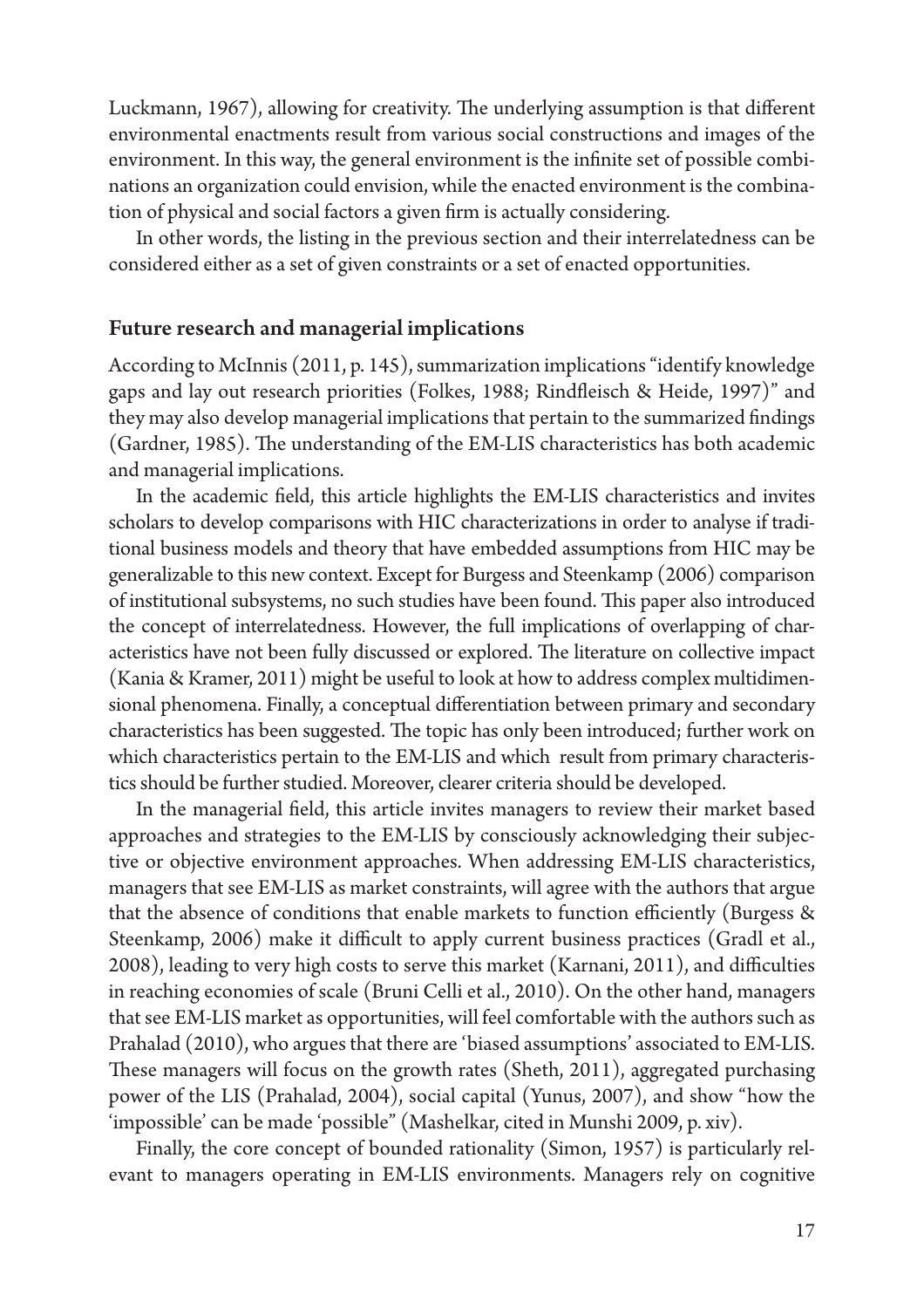maps to organize issues and events into manageable sets of categories; the challenge is to minimize the gap between flawed perceptions of these environments. This does not mean that there is an external objective environment; it implies recognizing that is dif ficult to achieve a perfectly rational decision.

This article has adopted and adapted the market environment theory classification and provided an EM-LIS characterization. In doing so, it has closed a conceptual and factual gap. Moreover, marketing knowledge has been further enriched as it has moved from a colonial mind-set to a global mind-set (Sheth, 2011).

#### References

Barros, R.J. & Lee, J.W. (2000). International Data on Educational Attainment: Update and Implications. *CID Working Paper N.042.*

Beck, T., Demirguc-Kunt, A., & Martinez Peria. M.S. (2006). Banking Services for Everyone? Barriers to Bank Access and Use Around the World. *World Bank Policy Research Working Paper 4079* (December).

Berger, P. L. & Luckmann, T. (1967). *The Social Construction of Reality: A Treatise in the Sociology of Knowledge.* Harmondsworth, England: Penguin Books.

Bourgeois III, L. J. (1980). Strategy and Environment: A Conceptual Integration. *The Academy of Management Review*, *Vol. 5,* No. 1, pp. 25–39.

Bond, M. H., Leung, K., Au, A., Tong, K. -K., Carrasquel, S. R. d., & Murakami, F. (2004). Culture-level dimensions of social axioms and their correlates across 41 cultures. *Journal of Cross-Cultural Psychology*, *Vol. 35,* No 5, pp. 548−585.

Bruni Celli, J. & Gonzlález, R. (2010). Market-Based Initiatives for Low-Income Sectors and Economic Value Creation. In P. Reficco, E. Berger, G. (Eds.), *Socially Inclusive Business. Engaging the poor through market initiatives in Iberoamerica (pp. 229–260).* Cambridge: Harvard University Press, David Rockefeller Centre for Latin American Studies.

Bruni Celli, J. González, R. A, & Lozano, G. (2010). Market Initiatives of Large Companies Serving Low-Income Sectors. In P. Reficco, E. Berger, G. (Eds.), *Socially Inclusive Business. Engaging the poor through market initiatives in Iberoamerica (pp. 27–62).* Cambridge: Harvard University Press*,*  David Rockefeller Centre for Latin American Studies.

Burgess S. M. & Steenkamp J. E.M. (2006). Marketing renaissance: How research in emerging markets advances marketing science and practice. *International Journal of Research in Marketing, Vol. 23*, pp. 337–356.

Dill, W. R., (1958). Environment as an Influence on Managerial Autonomy. *Administrative Science Quarterly*, *Vol. 2,* No. 4, pp. 409–443.

Duncan, R. B. (1972). Characteristics of Organizational Environments and Perceived Environmental Uncertainty. *Administrative Science Quarterly*, *Vol. 17*, No. 3, pp. 313–327.

Frankel, J. & Andrew R. (1995). Currency Crashes in Emerging Markets: And Empirical Treatment. *Journal of International Economics, Vol. 41* (December), pp. 351–366.

Folkes, V. S. (1988). Recent Attribution Research in Consumer Behavior: A Review and New Directions. *Journal of Consumer Research*, *Vol. 14* (March), pp. 548–65.

Gardner, M.P. (1985). Mood States and Consumer Behavior: A Critical Review. *Journal of Consumer Research*, *Vol.12* (3), p. 281–300.

Gomez Samper, H., Koljatic, M. & Silva, M. (2010). How Small Firms and Startups Shape Inclusive Business. In P. Reficco, E. Berger, G. (Eds.), *Socially Inclusive Business. Engaging the poor through*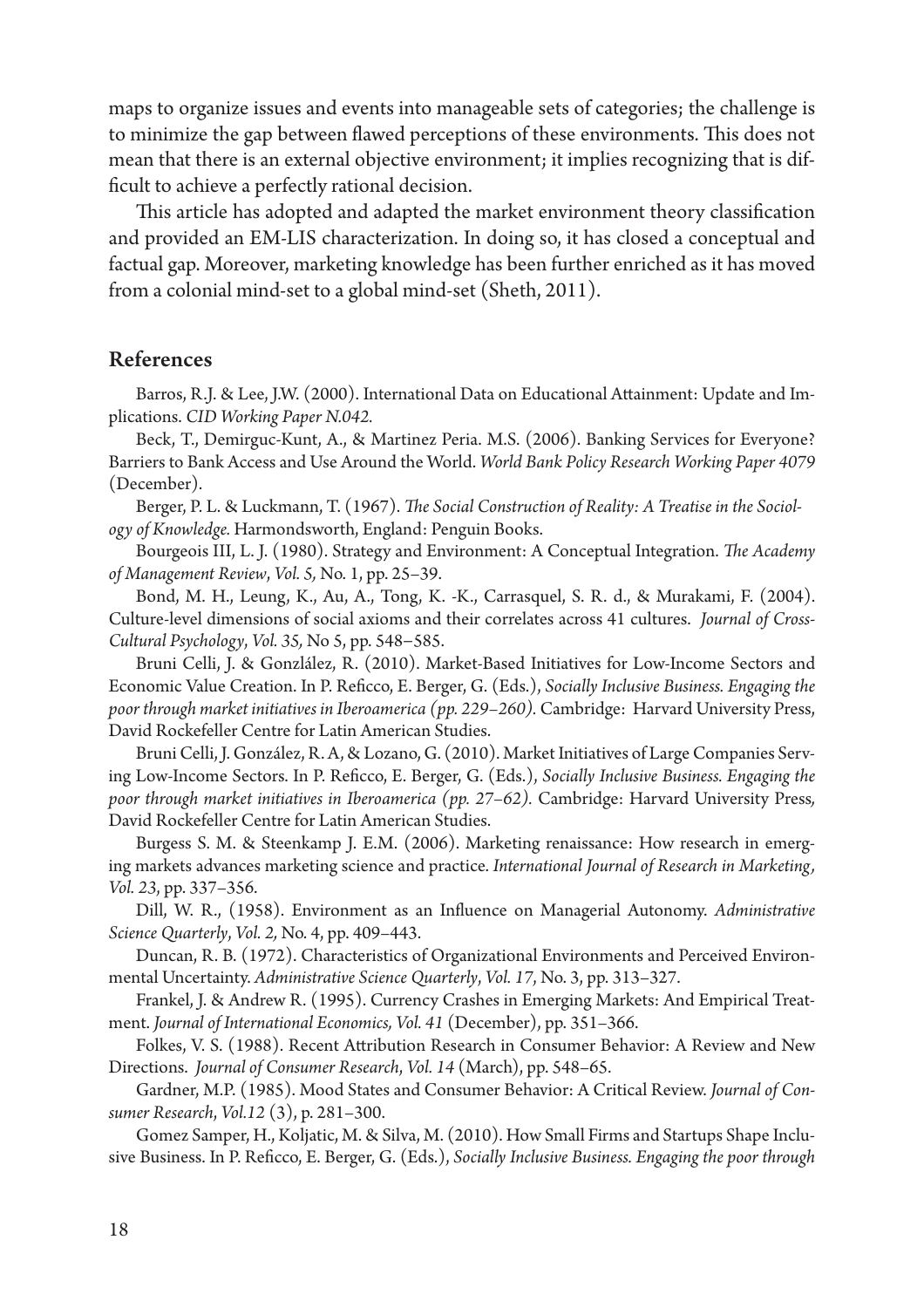*market initiatives in Iberoamerica (pp. 63-82).* Cambridge: Harvard University Press, David Rockefeller Center for Latin American Studies.

Gradl, C., Sahba S., Bootsman, A., & Gasnier, A. (2008). Understating the markets of the poor. A market system approach to inclusive business models. In Kandachar, P. Halme, M. (Eds.), *Sustainability Challenges and Solutions at the Base of the Pyramid (pp. 30–50)*. Greenleaf Publishing Limited.

Grönroos, C. (1991). The Marketing Strategy Continuum: A Marketing Concept for the 1990s. *Management Decision, Vol.29*, No.1.

Hart, S. (2008). Prolog. In Kandachar, P. Halme, M. (Eds.), *Sustainability Challenges and Solutions at the Base of the Pyramid (p. ix-xi).* Greenleaf Publishing Limited.

Hammond, A., Kramer, W., Kats, R. Tran, J. & Walker, C. (2007). The Next 4 Billion. Market size and business strategy at the base of the pyramid. World Resource Institute, International Finance Corporation, pp. 1-151.

Hatch, M. J. & Cunliffe, A. L. (2006). *Organization Theory* (2nd ed.). Oxford: Oxford University Press.

Kandachar, P. & Halme, M. (2008). *Sustainability Challenges and Solutions at the Base of the Pyramid.* Greenleaf Publishing Limited.

Kania J. & Kramer, M. (2011). Collective Impact. *Stanford Social Innovation Review* (Winter), p. 36-41.

Karnani, A. (2011). *Fighting poverty together.* New York, United States of America: Palgrave Mac-Millan.

Kotler, P. & Armstrong, G. (2006). *Principles of Marketing*. Upper Saddle River: Prentice Hall.

London, T. & Hart, S. (2004). Reinventing Strategies for Emerging Markets: Beyond the Transnational Model *Journal of International Business Studies, Vol. 35*, pp. 350-370.

MacInnis, D. J. (2011). A Framework for Conceptual Contributions in Marketing. *Journal of Marketing, Vol. 75*, pp. 136-154.

Munshi, P. (2009). *How 11 Indians Pulled off the Impossible: Making Breakthrough Innovation Happen.* Harper Collins India.

Mintzberg, H. (1987). The Strategy Concept I: Five Ps for Strategy. *California Management Review*, *Vol. 30,* No. 1, pp.11-24.

Olson, M. (2000). *Power and Prosperity.* New York: Basic Books.

Pfeffer, J. & Salancik, G. R. (1978). *The External Control of Organizations: A Resource Dependency Perspective.* NY: Harper & Row Publishers.

Portocarrero, F. & Delgado, F. (2010). Inclusive Business and Social Value Creation. In P. Re ficco, E. Berger, G. (Eds.), *Socially Inclusive Business. Engaging the poor through market initiatives in Iberoamerica (pp. 261–293).* Cambridge: Harvard University Press*,* David Rockefeller Center for Latin American Studies.

Prahalad, C.K. (2004). The Fortune at the Bottom of the Pyramid: Eradicating Poverty through Prof*its: Enabling Dignity and Choice through Markets.* Upper Saddle River, NJ: Wharton School Pub.

Prahalad, C.K. (2010). The Fortune at the Bottom of the Pyramid: Eradicating Poverty through Prof*its*, Revised and Updated 5th Anniversary Edition. Pearson Education, Inc.

Prahalad, C.K. & Hart, S. (2002). The Fortune at the Bottom of the Pyramid. *Strategy+Business*, *Vol.26*, ( January), pp. 2–14.

Reficco, E. & Berger, G. (2010). *Socially Inclusive Business. Engaging the poor through market initiatives in Iberoamerica.* Cambridge: Harvard University Press, David Rockefeller Center for Latin American Studies.

Rindfleisch, A. & Jan B. H. (1997). Transaction Cost Analysis: Past, Present, Future Applications. *Journal of Marketing*, *Vol. 61* (October), pp. 30–54.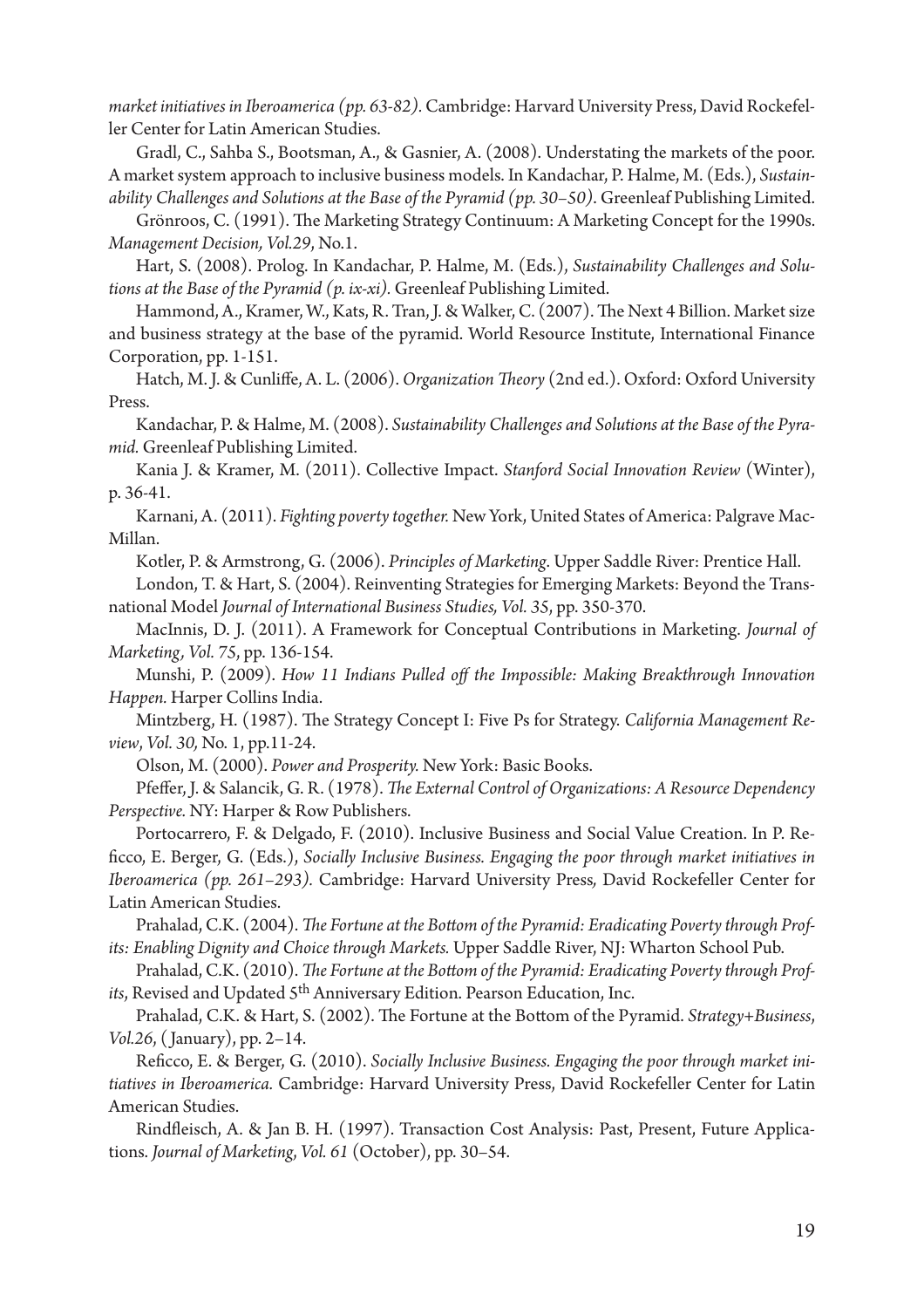Sharma A. & Pillai K.G. (2003). The Impact of Transactional and Relational Strategies in Business Markets: An Agenda for Inquiry. *Industrial Marketing Management, Vol. 32*, pp. 623–626.

Sheth, J.N. (2011). Impact of Emerging Markets on Marketing: Rethinking Existing Perspectives and Practices. *Journal of Marketing*, *Vol. 75*, ( July), pp. 166–182.

Sheth, J. N. & Shah, R. H. (2003). Till Death Do Us Part 1. But Not Always: Six Antecedents to a Customer's Relational Preference in Buyer–Seller Exchanges. *Industrial Marketing Management, Vol. 32*, Issue 8, pp. 627-632.

Sheth, J. N. & Sisodia, R. S. (1999). Revisiting marketing's generalizations. *Journal of Academy of Marketing Science, Vol. 27,* No. 1, pp. 71–87.

Simanis, E. & Hart S. (2008). *The Base of the Pyramid Protocol: Toward Next Generation BOP Strategy (2nd ed.)*. Centre for Sustainable Global Enterprise, Johnson School of Management, Cornel.

Simon, H. A. (1957). *Administrative Behavior.* New York: Macmillan.

Smircich, L. & Stubbart, C. (1985). Strategic Management in an Enacted World. The *Academy of Management Review, Vol. 10*, No. 4, October, pp. 724–736.

#ompson, J. D. (1967). *Organization in Action.* NY: McGraw-Hill.

Thorelli, H. B. (1995). The Ecology of Organizations. *Advances in Strategic Management, Vol. 1*, pp. 415–441.

United Nations Development Programme (2008). *Creating Value for All: Strategies for Doing Business With the Poor.* New York: UNDP.

Weick, K. E. & Daft, R. L. (1983). The Effectiveness of Interpretation Systems. In Weick, K., Daft, R.L. & Cameron, K.S. (Eds.), *Organizational Effectiveness: A Comparison of Multiple Models.* NY: Academic Press.

Yunus, M. (2010). *Building Social Business*. NY: Public Affairs.

Yunus, M. (2007). *Creating a World Without Poverty*: *social business and the future of capitalism.* NY: Public Affairs.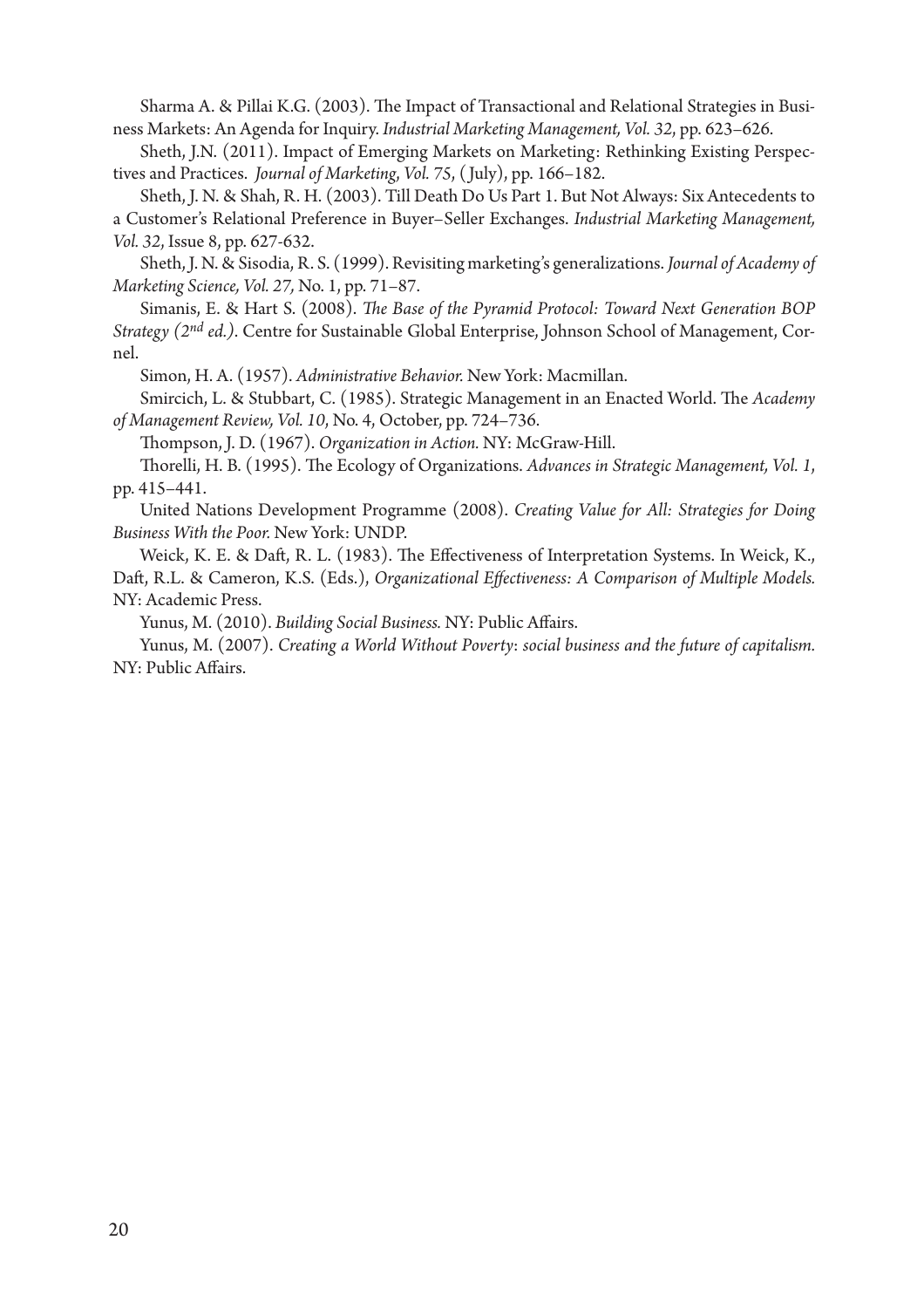# APPENDIX I: Emerging Markets and LIS characteristics

| <b>EMERGING MARKET AND LOW INCOME SECTOR CHARACTERISTICS</b> |                                        |                                                                                                                                                                                                                                                                                                                                                                                                                                                                              |  |  |
|--------------------------------------------------------------|----------------------------------------|------------------------------------------------------------------------------------------------------------------------------------------------------------------------------------------------------------------------------------------------------------------------------------------------------------------------------------------------------------------------------------------------------------------------------------------------------------------------------|--|--|
| General<br>environ-<br>ment                                  | Regulative<br>system                   | Legislation is missing or not enforced<br>$\bullet$<br>Moderate scores for shareholder rights and creditor rights<br>$\bullet$<br>Risk of appropriation or contract repudiation<br>$\bullet$<br>Poor judicial system efficiency<br>$\bullet$<br>Relevant red tape for all kind of business related procedures<br>$\bullet$<br>Different levels of corruption<br>$\bullet$<br>Existence of informal business links with organizations and people as<br>well as informal labor |  |  |
|                                                              | Socio-<br>economic<br>system           | Demographic:<br>$\bullet$<br>o Large family size<br>o Youth of EM populations<br>o Geographically disperse<br>Diversity:<br>o Extreme socioeconomic variation within EM populations<br>o Different types of poverty<br>o Urban LIS different from Rural LIS<br>o Unemployment<br>o Gender and race discrimination<br>Crowdedness<br>$\bullet$<br>Everyday violence<br>$\bullet$<br>Hyper-inflation, inflation, default<br>$\bullet$<br>Basic banking functions<br>٠          |  |  |
|                                                              | Socio-<br>political<br>govern-<br>ance | Socio-political institutions have enormous influence<br>$\bullet$<br>Markets governed by institutions and less by competition<br>$\bullet$<br>Numerous government-owned and -operated enterprises with<br>$\bullet$<br>monopolistic powers<br>Dynamics, rapid socio-political change<br>$\bullet$<br>Political barriers<br>$\bullet$                                                                                                                                         |  |  |
|                                                              | Infrastruc-<br>ture                    | Poor or inadequate infrastructure: physical roads, logistics, storage<br>$\bullet$<br>Poor or unstable provision of electricity, running water, gas<br>$\bullet$<br>Poor or inadequate educational and health services<br>$\bullet$<br>Poor infrastructure to cope with natural events<br>$\bullet$                                                                                                                                                                          |  |  |
|                                                              | Techno-<br>logy                        | Lack of communication, information, and transaction technologies<br>$\bullet$<br>Lack of data transfer networks<br>$\bullet$                                                                                                                                                                                                                                                                                                                                                 |  |  |
|                                                              | Cultural<br>system                     | Cultural embeddedness and hierarchy<br>$\bullet$<br>Maintenance of the status quo and discouraged behaviors that disrupt<br>$\bullet$<br>in-group solidarity<br>Autocratic decision making                                                                                                                                                                                                                                                                                   |  |  |